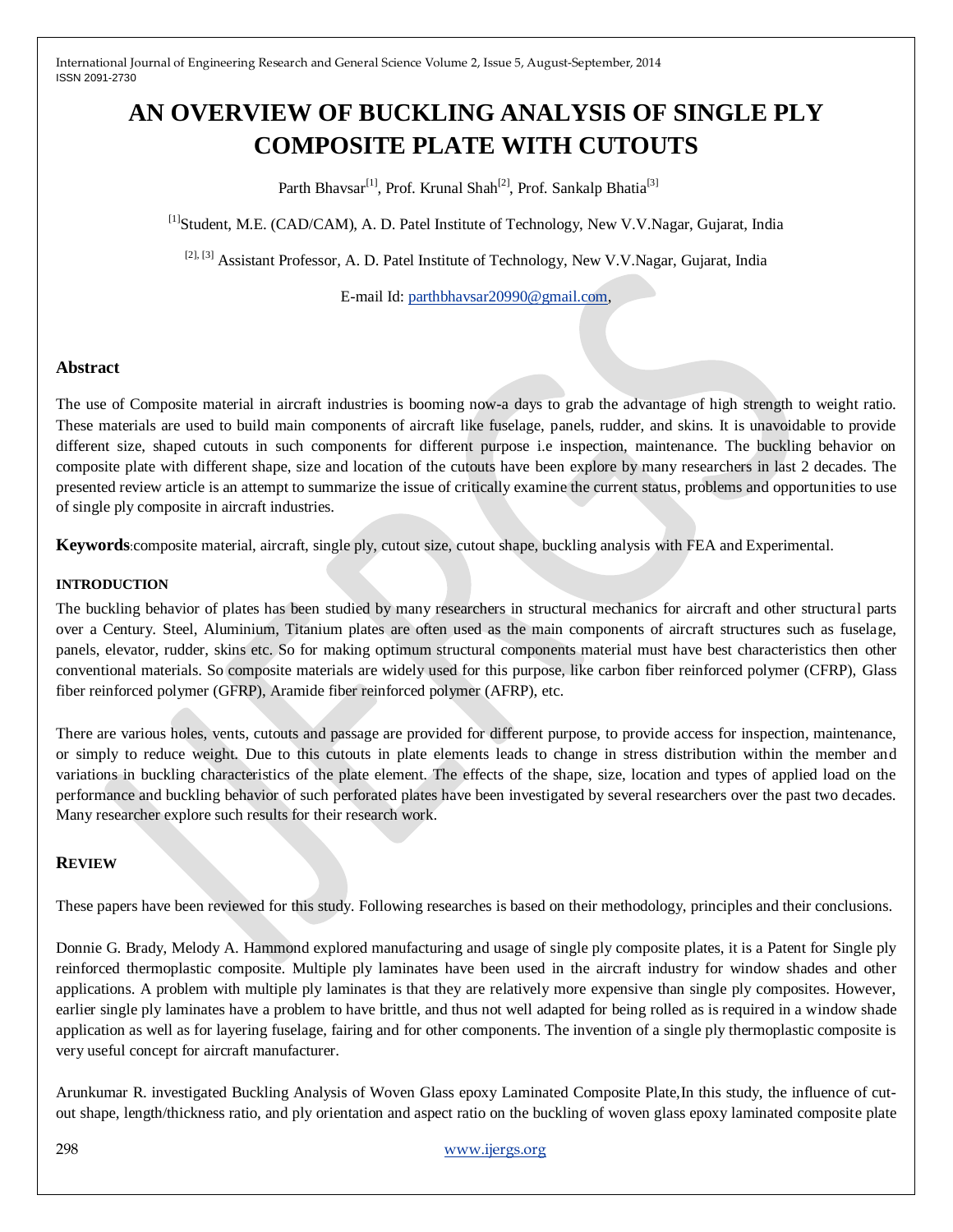is examined experimentally. From the present analytical and experimental study, the following conclusions can be made. They found following results

- The buckling load decreases as the L/t (length to thickness) ratio of plate increases.
- As the aspect ratio increases, the critical buckling load of the plate decreases.
- When the fiber angle increases, the buckling load decreases.
- The reduction of the buckling load due to the presence of a cutout is found. It is noted that the presence of cutout lowers the buckling load and it varies with the cutout shape. The plate with circular cutout yielded the greatest critical buckling load.

Mahmoud Shariati and Ali Dadrasi has been studied, Numerical and Experimental Investigation of Loading Band on Buckling of Perforated Rectangular Steel Plates. The aim of their paper is to investigate the buckling behavior of the steel rectangular plates with circular and square cut outs under uniaxial in-plane compressive loading in elasto-plastic range with various loading bands using the numerical and the experimental methods.

- They had seen the experimental procedure on UTM (Universal testing machine).
- The results show that, as loading band increases, the ultimate buckling load also increases. The buckling load of the specimen with circle cut out is a little more than the specimens with the square cut out with the equal surface area.

Effect of cutout aspect ratio on buckling and postbuckling strengths of composite panel under shear had been carried away by S. B. Singh, and Dinesh Kumar.This research deals with the effect of circular cutout aspect ratio on the buckling and postbuckling strengths, and failure characteristics of a simply-supported quasi isotropic composite laminate subjected to in-plane shear load (positive and negative).They conclude, it is predicted that buckling and first-ply failure loads decrease monotonically with the increase in aspect ratio (i.e., d/b ratio) of the centrally placed circular cutout.

Dr. Riyah N.K, Mr Ahmed N.E. found Stress Analysis of Composite Plates with Different Types of Cutouts, They have research on an experimental and theoretical investigation of the effect of cutouts on the stress and strain of composite laminate plates subjected to static loads. A numerical investigation has been achieved by using the software package (ANSYS), involving static analysis of symmetric square plates with different types of cutouts which gives

- The value of normal strain at the edge of square hole is greater than the value at the edge of circular hole.
- Increasing the holes dimensions to width of plate ratio increases the maximum value of stress and strain of a symmetric square plate.
- The value of maximum stress increases with the order of type of circular, square, triangular and hexagonal cutout, whereas the value of maximum strain increases with the order of type of circular, square, hexagonal and triangular cutout.

Dr. Hani Aziz Ameen studied Buckling Analysis of Composite Laminated Plate with Cutouts. They found following results,

- The effect of cutout shapes will cause decrease the critical buckling loads
- The critical buckling load is decreased with increased the cutout sizes.
- The critical buckling loads increases with small ratio of 0.65% with the increase the angle of orientation of cutouts (from 0° to 60°)

Buckling analysis of quasi-isotropic symmetrically laminated rectangular composite plates with an elliptical/circular cutout has been analyzed by Lakshminarayana, R. Vijaya Kumar, G. Krishna Mohana Rao in different loading conditions. They have analyzed their work using Finite element analysis(FEA). The results show that the buckling loads of rectangular composite plates subjected to linearly varying in-plane loads are decreased by increasing of cutout positioned angle β and increasing of c/b and d/b ratios .As the plate length/thickness (a/t) ratio increases the buckling load decreases, irrespective of cutout shape, size, and orientation of cutout, boundary conditions and various linearly varying inplane compressive loading conditions.

A closed-form solution for stress concentration around a circular hole in a linearly varying stress field has been generated by raghavendra nilugal1, Dr. M. S. Hebbal. Their paper presents a closed-form solution, based on 'Theory of Elasticity' to determine the stress concentration around a circular hole in an infinite isotropic plate subjected to linearly varying stress. Numerical solutions such as Finite Element Method, Finite Difference Method and Boundary Element Method can be employed to solve this problem. The equation developed in them work can be used to determine the stress field around the circular hole. The results obtained are compared with FEA results.

299 [www.ijergs.org](http://www.ijergs.org/) New equations for stress distribution around circular hole in an isotropic infinite plate in a linearly varying stress field are formulated using closed-form solution and it is extended from the Kirsch's problem for Stress-concentration due to a circular hole in a stressed plate. The maximum stress concentration is found at the edge of the hole at an angle of 90° from the load direction. Localized stress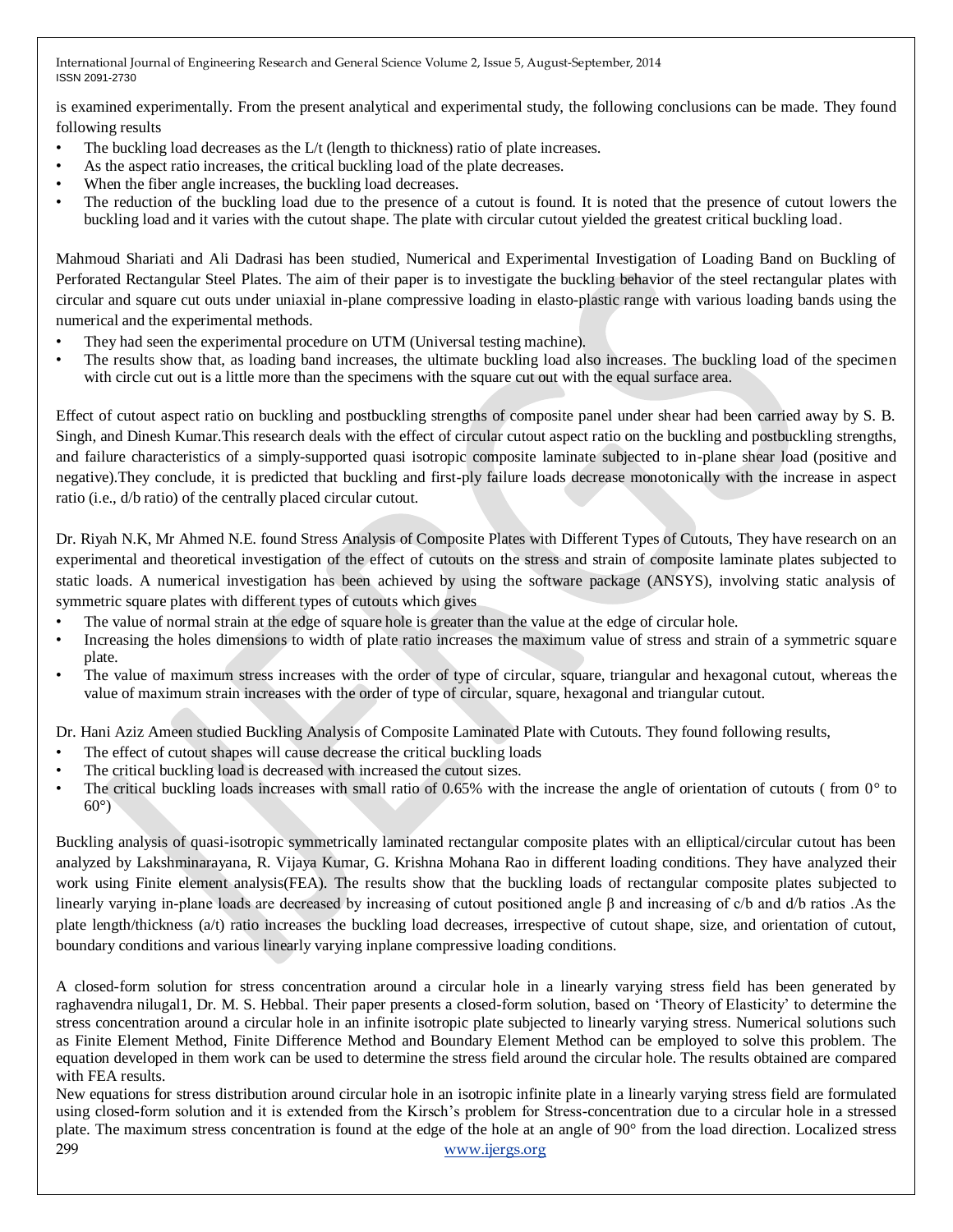concentration factor is calculated and it can be observed that the localized SCF is maximum at the hole and it decreases as radius increases. At the end of the plate localized SCF is equal to 1 that means stresses are converged. They validate both results, FEA with closed form solution of newly generated equation.

Payal Jain, Ashwini Kumar has been found Postbuckling response of square laminates with a central circular/elliptical cutout.The finite element method is used to analyse the postbuckling response of symmetric square laminates with a central cutout under uniaxial compression. The formulation is related toMindlin's plate theory and von Karman's assumptions to incorporate geometric nonlinearity. The governing finite element equations are solved using the Newton–Raphson method. For the purpose of analysis, laminates with circular and elliptical cutouts are considered with a view to examine the effect of cutout shape, size and the alignment of the elliptical cutout on the buckling and the first-ply failure loads of laminates. It is observed that these parameters have a substantial influence on the reserve strength which laminates may possess beyond buckling.

They analyse following results.

• For the geometries studied here, there is decrease in the buckling and the first-ply failure loads due to increase in the diameter of circular cutout placed centrally. A laminate with an elliptical cutout aligned along the loading direction has lower buckling load than that with a corresponding circular cutout. A laminate with an elliptical cutout aligned perpendicular to the loading direction has higher buckling load compared to the case when the cutout is aligned along the loading direction. The actual postbuckling strength of a laminate can be ascertained if the allowable transverse deflection is prescribed.A simple laminate without anycutout fails near the diagonal corner, but while circular cutout is present, it failed towards the cutoutedge. However with an elliptical cutout the failure takes place near the vertex of the cutout.

### **ACKNOWLEDGMENT**

I would like to thank my parents to support and to praise me during this work, by their support I am able to stand at today's position. I am very glade to thank my dissertation supervisor, Professor Krunal Shah and Professor Sankalp Bhatiya. They has led me into the area of research where I have growing interests. Their expertise, vision and diligence coupled with his flexibility and patience has formed the excellent tailored guidance needed for this work and the preparation of this paper. I would also thankful to all my friends who encourage me a lot for study as well as life purpose. For all those I am most grateful.

## **CONCLUSION**

- $\triangleright$  The buckling behavior of Glass fiber reinforced polymer subjected to linearly varying loading has been studied by the finite element method. Effects of various parameters on the buckling load of rectangular plates with aspect ratios of 1 have been investigated
- $\triangleright$  There are various parameters which affects the results of this study. Cutout size, Angle of cutout, Specimen geometry (plate), Thickness, Fiber types, Stacking sequences (no. of ply), Ply angles, Loading condition.
- $\triangleright$  Based on the findings, the following conclusions and recommendations have been made:
	- Single ply composite adapted for being rolled as is required in a window shade application as well as for layering fuselage, fairing and for other components for aircraft manufacturing. It can be layered on to the different structural component to strengthen the structure.
	- Presence of cutout lowers the buckling load and it varies with the cutout shape.
	- The value of maximum stress increases with the order of type of circular, square, triangular and hexagonal cutout, and the value of maximum strain increases with the order of type of circular, square, hexagonal and triangular cutout.
	- The critical buckling load is decreased with increased the cutout sizes.
	- The buckling load of the specimen with circle cut out is a little more than the specimens with the square cut out with the equal surface area.
	- The value of normal strain at the edge of square hole is greater than the value at the edge of circular hole.
	- The critical buckling loads increases with small ratio of 0.65% with the increase the angle of orientation of cutouts. (From  $0^\circ$  to  $60^\circ$ ).
	- A laminate plate without a cutout fails near the diagonal corner, but in the presence of a circular cutout the failure location shifts towards the cutout edge. However with an elliptical cutout the failure takes place near the vertex of the cutout.
	- •

#### **REFERENCES:**

[1] Donnie G. Brady, Melody A. Hammond, Patent US5089207 - Single ply reinforced thermoplastic composite, 1988 Published at 1992, US5089207 A Application number US 07/237,708.